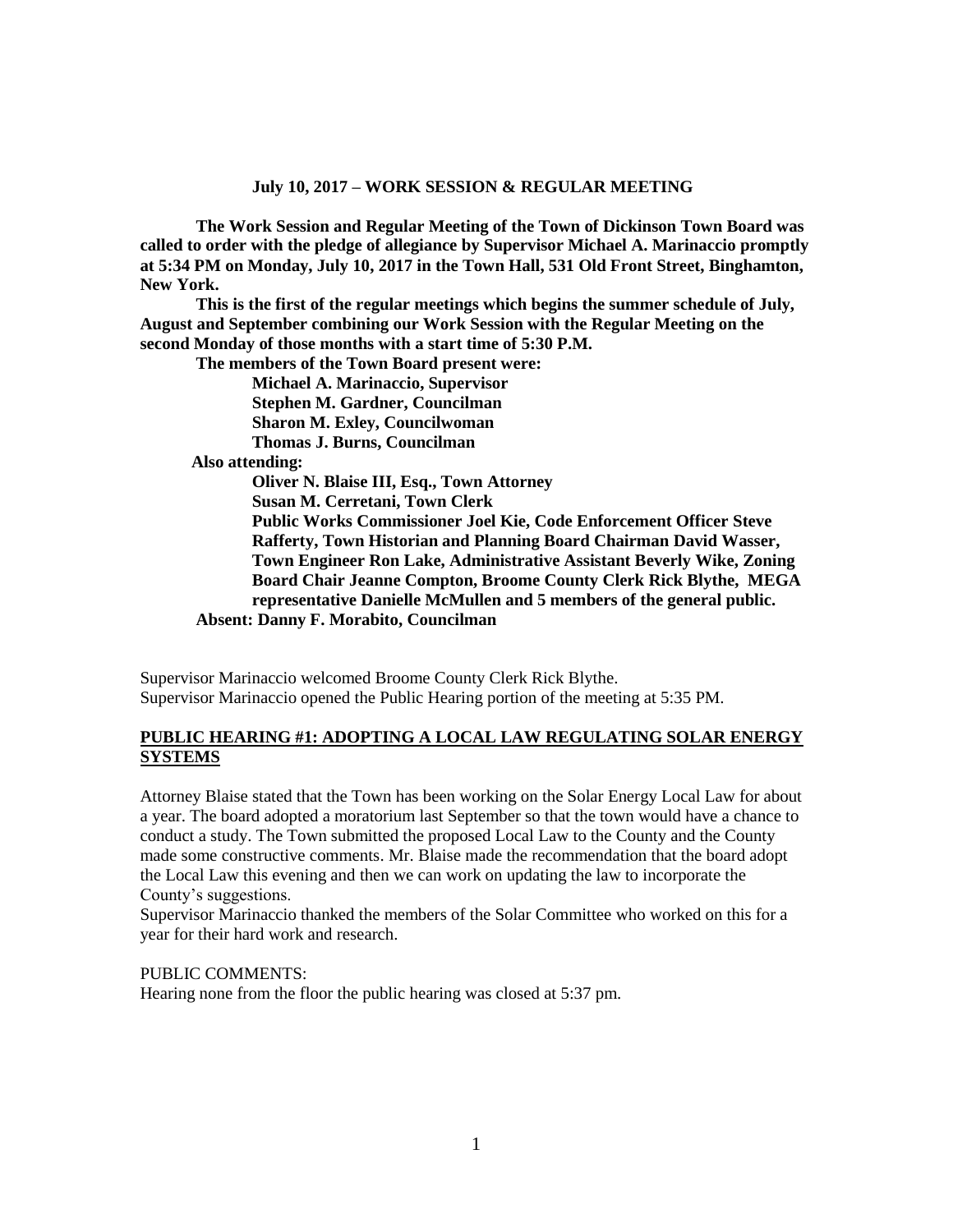# **MEGA PRESENTATION - DANIELLE MCMULLEN**

Supervisor Marinaccio introduced Danielle McMullen, Client Relationship manager for **Energy Next**, **MEGA** (**CCA) Community Choice Aggregation.** Danielle previously addressed the board on October 3, 2016 and was invited back to explain the particulars of the program and to answer questions.

**Community choice aggregation (CCA)** is a community energy program through **MEGA** that enables local governments to aggregate electricity demand within their jurisdictions in order to procure alternative energy supplies while maintaining the existing electricity provider for transmission and distribution services.**CCA Community Choice Aggregation** is a new residential bulk electricity purchasing program that allows cities, towns and villages to pool the electricity accounts of residents within their municipal boundaries. The bulk purchasing of electricity increases a consumer's individual buying power which will result in lower electricity rates for residents. **CCA** also helps residents from predatory marketers. Consumers who do not wish to participate in the program can opt-out, remaining with the utility.

- Ms. McMullen explained that there is a **7 step process**:
	- 1. Choose **MEGA** as **CCA** administrator
		- The contract with **CCA** is typically for three years
	- 2. Education and outreach plan The implementation Plan and Data Protection Plan must be approved by the State.
		- At least 60 days of public education in multiple ways
	- 3. Adopt a Local Law to authorize **CCE**
	- 4. Competitive bid for energy supply
	- 5. Select low bid supplier
	- 6. Citizens can opt out
		- If citizens are currently with **NYSEG** for their energy supply. Must opt-out if they do not want to be in the bulk purchase. 30 days to opt-out from the time they receive the letter explaining the benefits, rates, etc. Only residents who are purchasing energy supply from **NYSEG** will receive a letter.
	- 7. Savings begin

## **COMMENTS:**

Attorney Blaise asked Ms. McMullen whether **MEGA** provides a sample Local Law to the municipality. Ms. McMullen replied that draft documents will be provided to the town.

A speaker asked the question: What are the projected savings based on experience? Ms. McMullen replied that she doesn't have data; the program is new. She would expect a (conservative) single digit savings projection.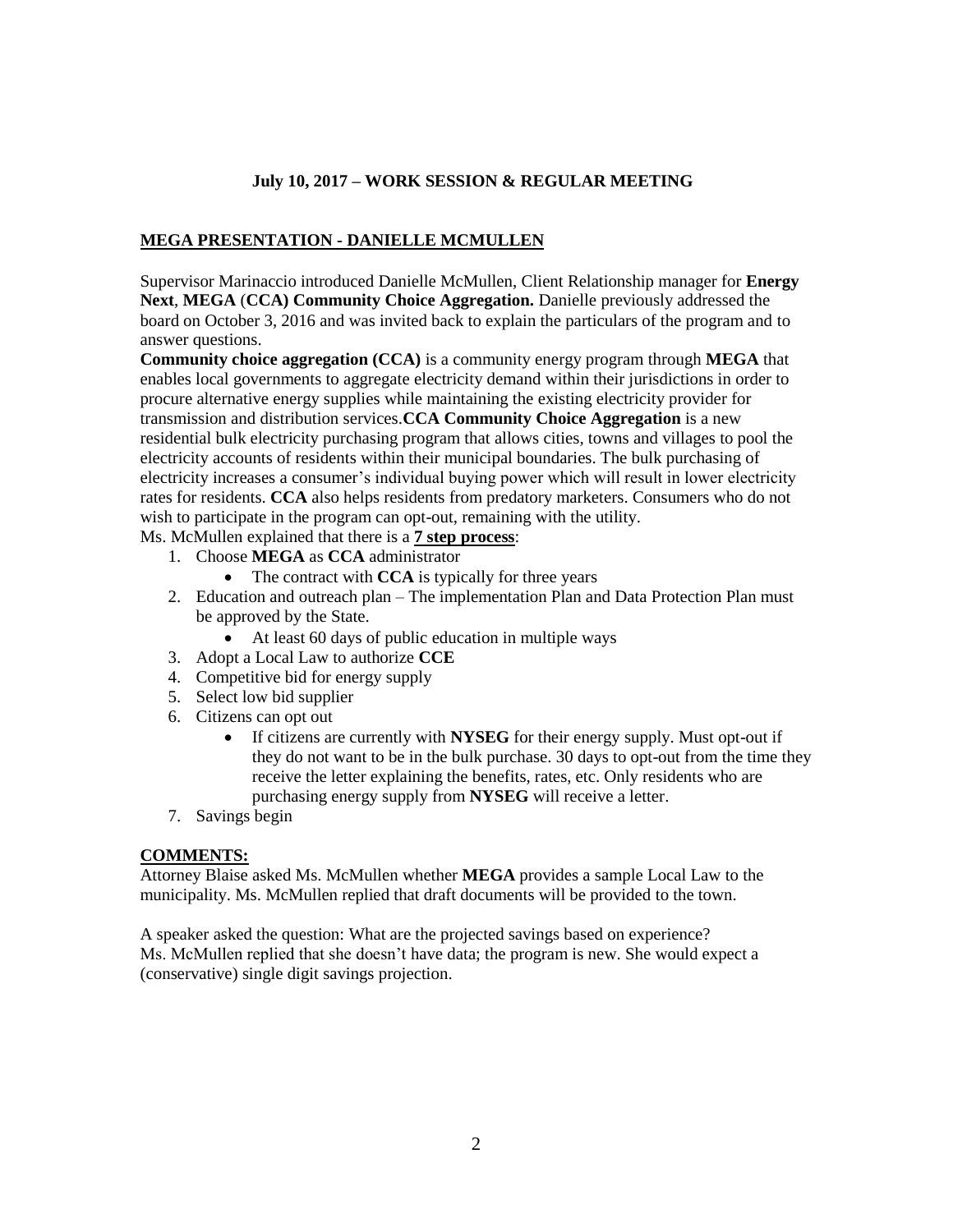A speaker asked the question: If you opt out can you opt back in? Ms. McMullen stated that they are still working on that and didn't have an answer at this time.

Supervisor Marinaccio commented that he was told that there is an average of \$100/yr savings; \$8.00/month for the average user.

Councilman Gardner asked the question: Who is monitoring the low bid rate and how often do you go back to the suppliers?

Ms. McMullen's response was that it depends on the length of the contract. Ms. McMullen explained that certain times of the year are better for looking at rates; specifically spring and fall.

Councilman Burns asked what other municipalities in the region are interested in the program?

Ms. McMullen replied that the Town of Horseheads and Town of Union are now at Step 3 in the process. There are several municipalities in this area that are in the exploration phase: City of Elmira, Town and Village of Owego, Village of Newark Valley, Town of Spencer, City of Hornell, Town of Binghamton, and the Town of Maine.

Supervisor Marinaccio opened the second Public Hearing portion of the meeting at 5:52 PM.

# **PUBLIC HEARING #2: ADOPTING A LOCAL LAW REGARDING FENCES**

Attorney Blaise gave an overview of the proposed fence law. Currently there is not an existing fence law and the board agrees that it is time to put it a fence law in place. The Fence Law will regulate height, placement and other issues. We have a permitting requirement to allow tracking and compliance.

Supervisor Marinaccio stated that existing fences will be grandfathered in andbarbed wire fences have to come down

# **PUBLIC COMMENTS:**

Hearing none from the floor the public hearing was closed at 5:57 pm.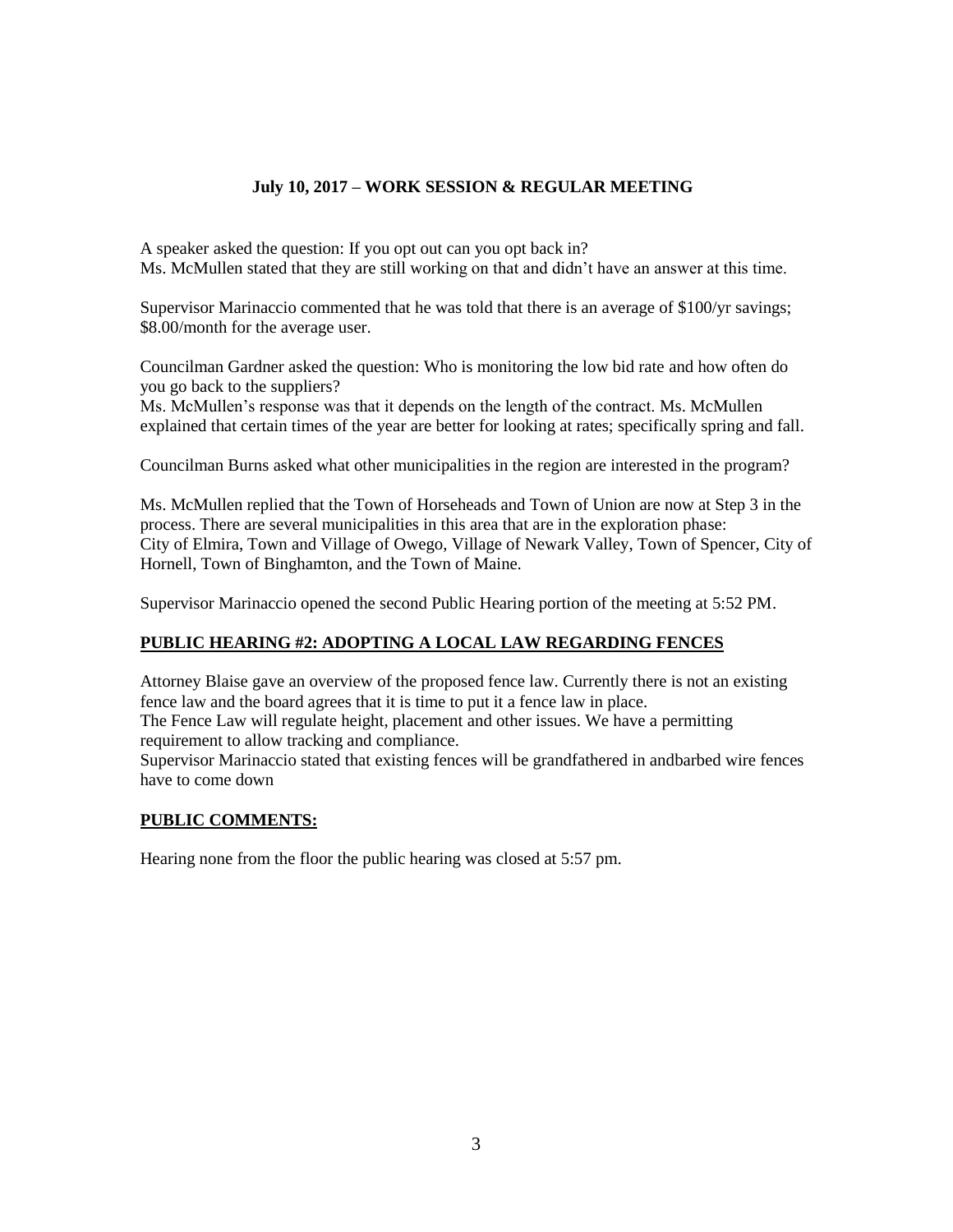Supervisor Marinaccio gave his report for the month of July. His report will be placed on file.

# **SUPERVISOR'S MONTHLY REPORT July, 2017**

- 1. Supervisor Marinaccio attended the County Executive's quarterly supervisors and mayors meeting held on Thursday June 29. Discussion focused on shared services. Much of that was on the shared cost of the communication towers that are being erected around the county by emergency services that will benefit the entire county. Each municipality will be charged a certain percentage of the cost. The Supervisor will have more on that when details are presented. It was also announced that there was no benefit to the county to allow towns into their self insured health insurance program though at this time the state does not allow that to happen. Supervisor Marinaccio turned in to the County all of the shared services and operations that our town is currently involved in or has been involved in over the years. It was a very extensive list.
- 2. Supervisor Marinaccio reported that it was announced at the **BMTS** meeting that the **Prospect Mountain Project** is approximately 30% complete.
- 3. Supervisor Marinaccio read a portion of a letter he received from a Linda Dr. resident that was very complimentary of the Highway Department's snow removal performance and the letter also gave praise for the **Garbage District** dissolution transition.
- 4. Supervisor Marinaccio received a letter from Assemblyman Crouch regarding the **hotel occupancy tax.** Mr. Crouch informed the Supervisor that although it was turned down last year, it automatically will come up again next year. Assemblyman Crouch encouraged Supervisor Marinaccio to write a letter to the Governor.

#### **Code Violations Report**:

- 1. 478 Glenwood Rd, tall weeds and grass, house not visible
- 2. 33 N. Broad St., shed falling in, siding missing from house

#### **Dog Control Report**

Town of Dickinson Dog Control Officer Starley has turned in the June Dog Control report for both the village and the town. Aggressive dog running loose, aggressive pit bulls, stray dogs, etc.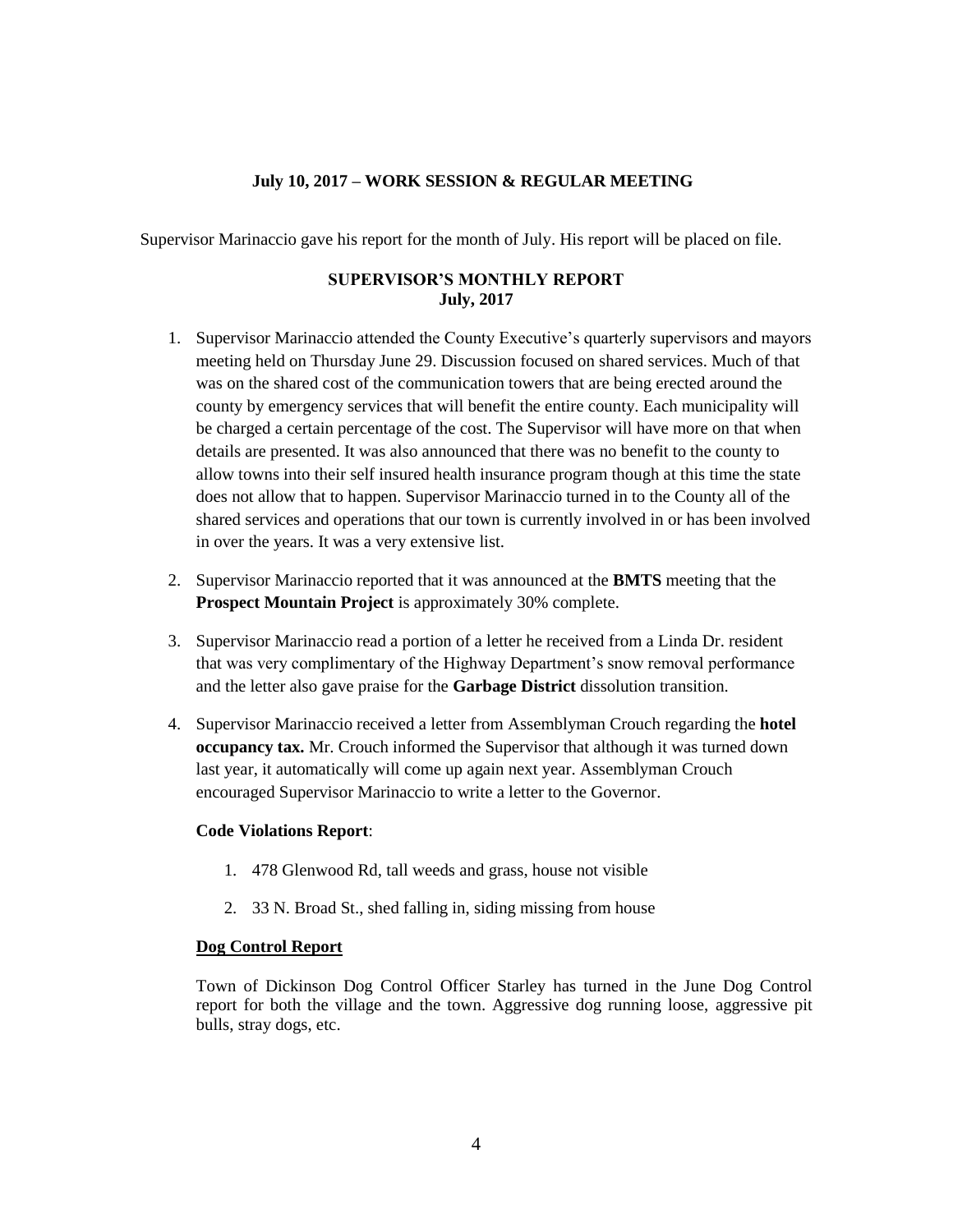### **SUPERVISOR'S REPORT CONT'D**

### **NYSEG Warning Letter:**

No warning letters issued by **NYSEG** this month.

#### **PUBLIC COMMENTS**

none

## **COMMITTEE REPORTS**

#### **PUBLIC WORKS**

- o Public Works Commissioner Kie presented a vacant properties list to Supervisor Marinaccio.
- o Commissioner Kie reported that his department has been cleaning up damage from the recent storm and stated that there was a great deal of brush pickup last week.
- o Councilman Gardner and Public Works Commissioner Kie met with **NYSERDA** and **Clean Energy Communities Coordinator** Terry Carroll. The Town would like to put some things in place that would make us eligible for a grant offered through **NYSERDA**.The Town has to complete 4 out of 10 tasks in order to be eligible for the grant. Three of the tasks are of little or no cost to the Town:
	- Unified solar permit
	- **Benchmarking at the Town Hall, garage buildings indentifying savings over** years and years to come. An energy usage chart for the last two years will be available for the public to view –Town Clerk Cerretani will publish it on the website.
	- Code enforcement training. Energy efficiency codes
	- The Town could install an **Electric Vehicle Charging Station** to be made available for use by the public and by a town electric vehicle to be purchased in the future. This project would cost approximately \$15,000. However, the town might be able to get the charging station for free and only have to pay for the installation of it. Total cost around \$6,000.

The Town has to complete 4 out of 10 tasks. These 4 tasks will make us eligible for a \$100,000 grant through **NYSERDA**.

o What would the Town do with \$100,000?

 Some of the considerations would be to add additional charging stations at **SUNY Broome**. The town would also look to improve efficient use of electricity such as changing the lights in the town buildings, adding insulation on the second floor of the Town Hall and replacing lighting in some areas of town. We might consider making a matching grant for residents who want to do something to reduce their power usage, have a light bulb drive, and install **LED** lighting.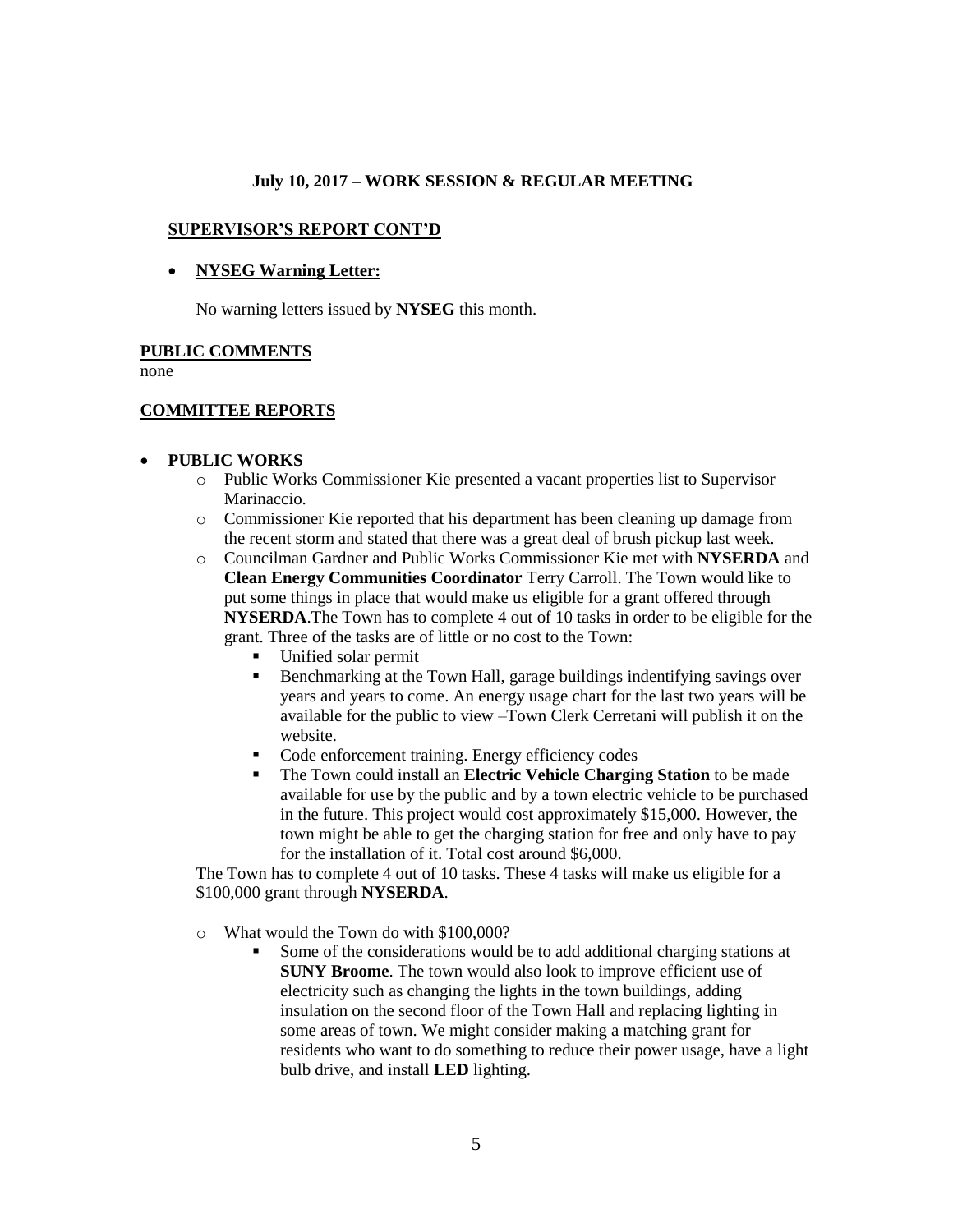- $\circ$  Councilman Gardner would like to ask the board to approve a resolution tonight benchmarking requirements for a more energy efficient town.
- o Terry Carroll from **NYSERDA** commented that the town records are in great shape thanks to the efforts of Administrative Assistant Wike and Public Works Commissioner Kie, which enabled him to evaluate and enter the energy usage data quickly and efficiently.
- o Supervisor Marinaccio commented that he talked with David Liegikis of **SUNY Broome** and said he is interested in the electric vehicle charging station and will talk to his administration in the near future about it.
- **FINANCE**

# **TOWN COURT MONTHLY FINANCIAL REPORT**

Councilwoman Exley made a motion to accept the Financial Report(s) for the **Town of Dickinson Court** for the month May in the amount of **\$38,318.00**. On a motion of Councilwoman Exley and seconded by Councilman Gardner.

 Town portion: \$6,265.00 State portion: \$31,333.00 County portion: \$680.00 Total: \$38,318.00 All in favor.

### **TOWN CLERK MONTHLY FINANCIAL REPORT**

Councilwoman Exley made a motion to accept the **June Monthly Financial Report** for the **Town Clerk in the amount of \$1,514.51.** On a motion by Councilwoman Exley seconded by Councilman Burns. All in favor.

| <b>Town Clerk's Report</b>             |            |
|----------------------------------------|------------|
| June 2017 in the amount of \$1,514.51: |            |
| <b>NYSDOH</b>                          | \$22.50    |
| NYS Ag & Markets spay/Neuter program   | \$60.00    |
| <b>Supervisor Town of Dickinson</b>    | \$1,432.01 |

#### **ABSTRACTS FOR APPROVAL**

On Motion from Councilwoman Exley, seconded by Councilman Burns to approve **abstract # 7**, dated **July 10, 2017** in the amount of **\$139,184.88.** Vote Ayes- 4, Nays-0, Absent-1.

> Supervisor Marinaccio voting Aye Councilman Gardner voting Aye Councilwoman Exley voting Aye Councilman Morabito voting Absent Councilman Burns Aye

Unanimously passed and noted as duly adopted.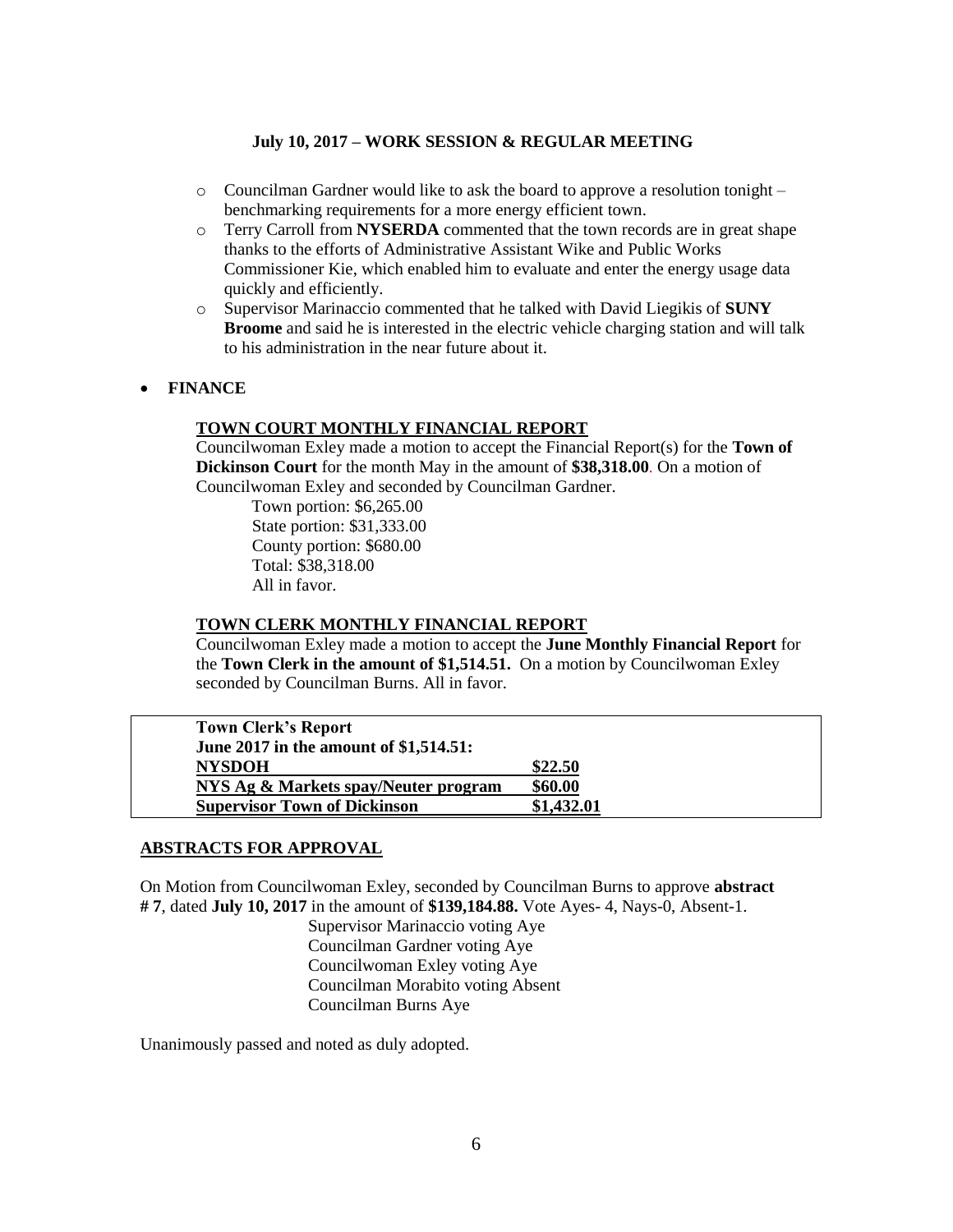**Abstract Summary of Audited Vouchers for Funds respectively in the amount(s) of \$139,184.88.** 

**Voucher #7 for July 2017 in the amount of \$139,184.88:** 

| <b>General Fund</b>          | \$63,471.59 |
|------------------------------|-------------|
| <b>Part Town</b>             | \$0.00      |
| <b>Highway</b>               | \$12,182.47 |
| <b>Fire districts</b>        | \$0.00      |
| <b>Light Districts</b>       | \$237.81    |
| <b>Sewer Operating Dist.</b> | \$3,120.63  |
| <b>Water Operating Dist.</b> | \$60,172.38 |

#### **PERSONNEL**

o Nothing to report

#### **PLANNING**

- o Planning Board Chair Wasser reported that the Prospect Street project was approved for the bottom floor office space.
- o Mr. Wasser stated that there will be no Planning Board meeting in July because there is nothing on the agenda.

## **APPROVAL OF MINUTES**

On a motion by Councilman Exley seconded by Councilman Gardner to approve the **Work Session June 5, 2017 and Regular Meeting Minutes of June 12, 2017**. All in favor. Vote-4 Ayes, Nays-0, Absent-1.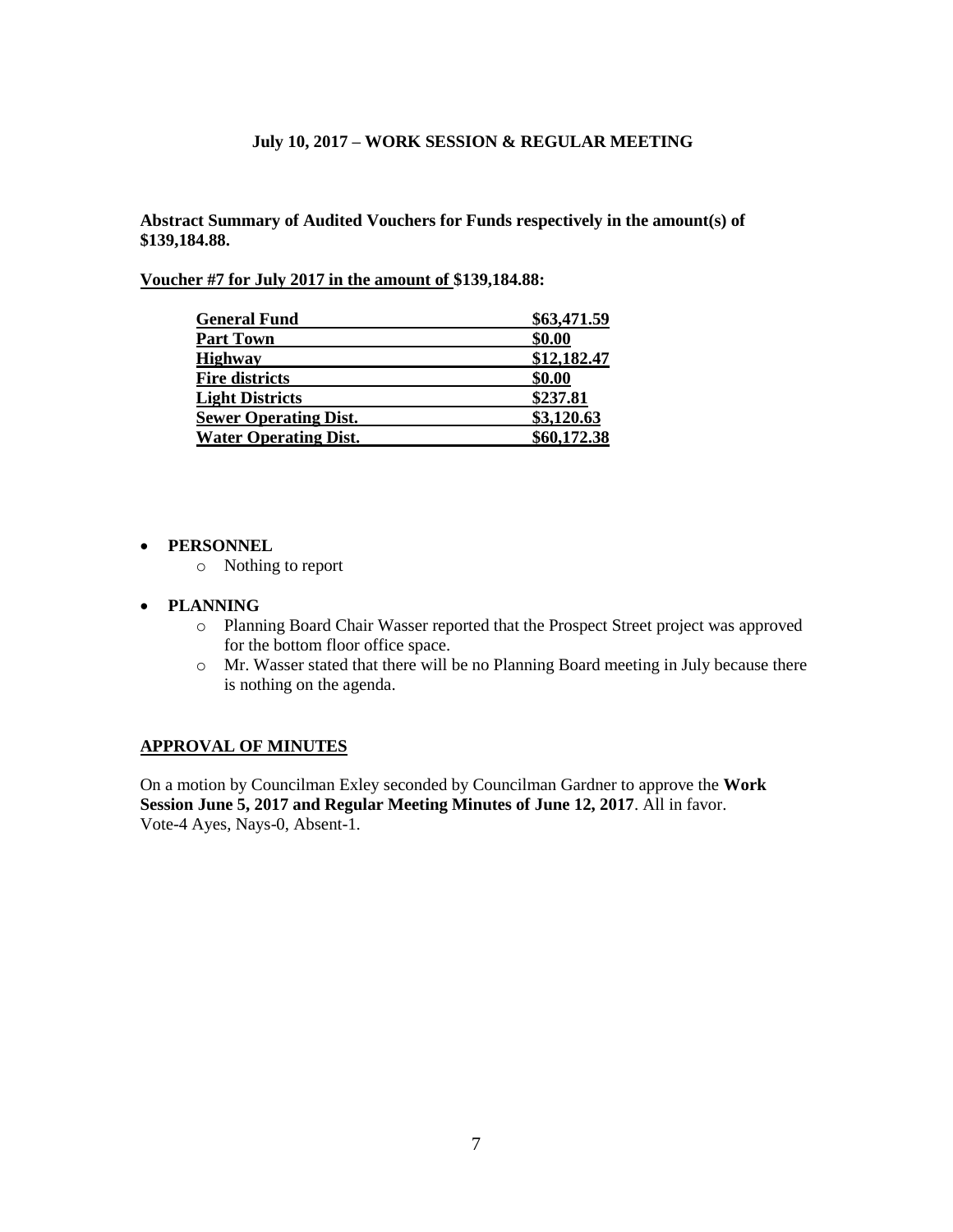## **ATTORNEY**

## **LOCAL LAW #1-2017 REGULATING SOLAR ENERGY**

#### **RESOLUTION 2017-15**

The following Resolution was offered by Councilman Burns, who moved its adoption, seconded by Councilman Gardner to wit:

BE IT RESOLVED, by the Town Board of the Town of Dickinson, Broome County, New York as follows:

# **RESOLUTION ADOPTING LOCAL LAW #1-2017 ENTITLED SOLAR ENERGY SYSTEMS LOCAL LAW**

The question of adoption of the foregoing Resolution was duly put to a vote on roll call which resulted as follows: All in favor. Vote  $Ayes - 4$ , Nays  $- 0$ , Absent -1.

> Supervisor Marinaccio voting Aye Councilman Gardner Aye Councilwoman Exley voting Aye Councilman Morabito voting Absent Councilman Burns voting Aye

All in favor. Copy on file. Local Law to be submitted to the Department of State for filing.

Councilman Gardner stated that by putting the unified solar permit in our solar law the town will be eligible for a \$2,500 grant.

#### **LOCAL LAW #2-2017 REGARDING FENCES**

#### **RESOLUTION 2017-16**

The following Resolution was offered by Councilwoman Exley, who moved its adoption, seconded by Councilman Gardner to wit:

BE IT RESOLVED, by the Town Board of the Town of Dickinson, Broome County, New York as follows:

## **RESOLUTION ADOPTING LOCAL LAW #2 REGARDING FENCES.**

The question of adoption of the foregoing Resolution was duly put to a vote on roll call which resulted as follows: All in favor. Vote  $Ayes - 5$ , Nays  $- 0$ , Absent -1.

> Supervisor Marinaccio voting Aye Councilman Gardner Aye Councilwoman Exley voting Aye Councilman Morabito voting Absent Councilman Burns voting Aye

All in favor: Copy on file. Local Law to be submitted to the Department of State for filing.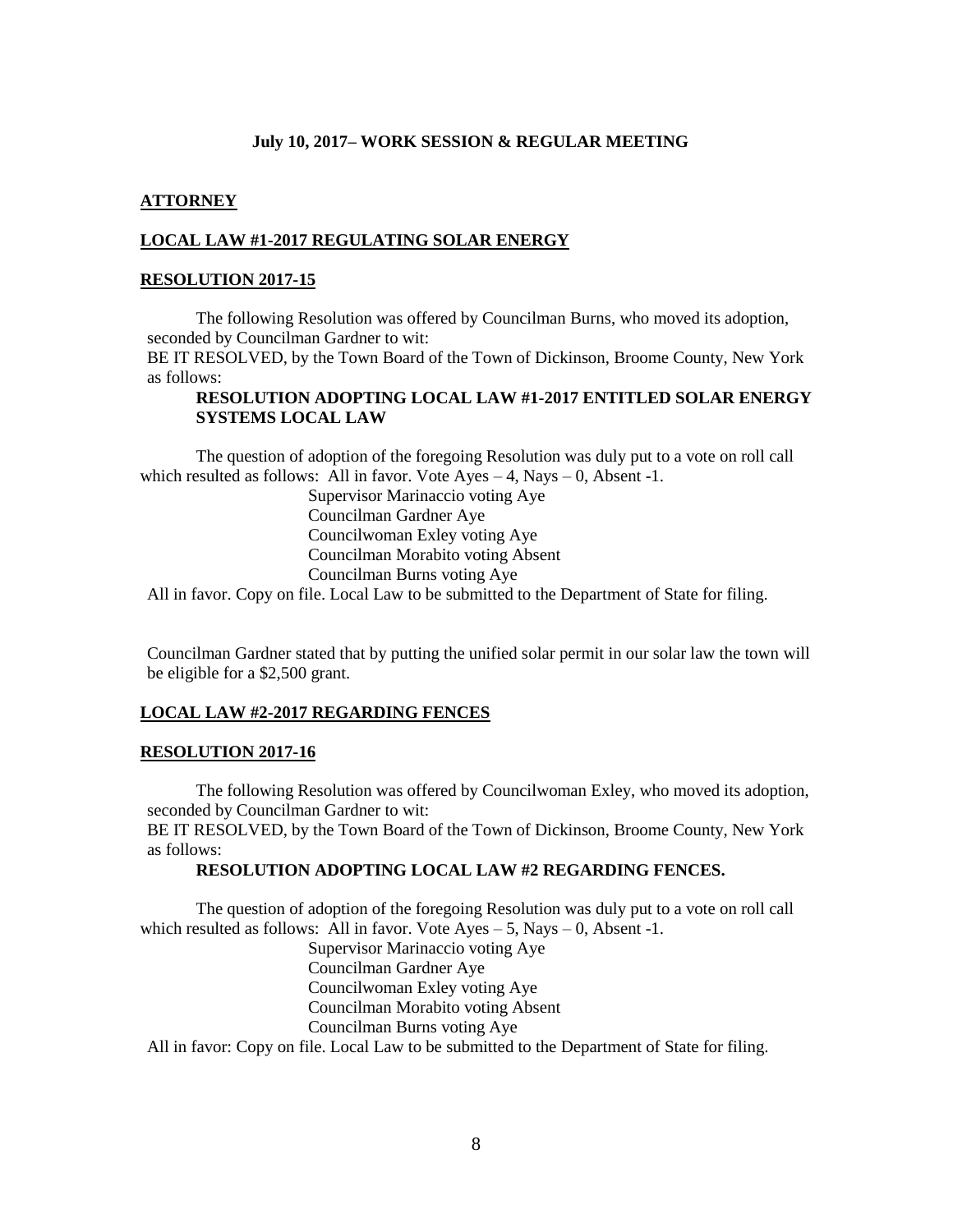#### **RESOLUTION 2017-17**

#### **ESTABLISHING BENCHMARKING REQUIREMENTS**

The following Resolution was offered by Councilman Gardner, who moved its adoption, seconded by Councilwoman Exley to wit:

BE IT RESOLVED, by the Town Board of the Town of Dickinson, Broome County, New York as follows:

### **RESOLUTION ESTABLISHING BENCHMARKING REQUIREMENTS FOR CERTAIN MUNICIPAL BUILDINGS.**

The question of adoption of the foregoing Resolution was duly put to a vote on roll call which resulted as follows: All in favor. Vote  $Ayes - 4$ , Nays  $- 0$ , Absent -1.

> Supervisor Marinaccio voting Aye Councilman Gardner Aye Councilwoman Exley voting Aye Councilman Morabito voting Absent Councilman Burns voting Aye

All in favor. Copy on file.

#### **RESOLUTION 2017-18**

### **MEGA**

The following Resolution was offered by Councilwoman Exley, who moved its adoption, seconded by Councilman Gardner to wit:

BE IT RESOLVED, by the Town Board of the Town of Dickinson, Broome County, New York as follows:

## **RESOLUTION ADOPTING THE COMMUNITY CHOICE AGGREGATION ADMINISTRATION AGREEMENT FOR THE MEGA PROGRAM AND AUTHORIZING THE SUPERVISOR TO EXECUTE ANY DOCUMENTS RELATED THERETO**.

The question of adoption of the foregoing Resolution was duly put to a vote on roll call which resulted as follows: All in favor. Vote  $Ayes - 4$ , Nays  $- 0$ , Absent -1.

> Supervisor Marinaccio voting Aye Councilman Gardner Aye Councilwoman Exley voting Aye Councilman Morabito voting Absent Councilman Burns voting Aye

All in favor. Copy on file.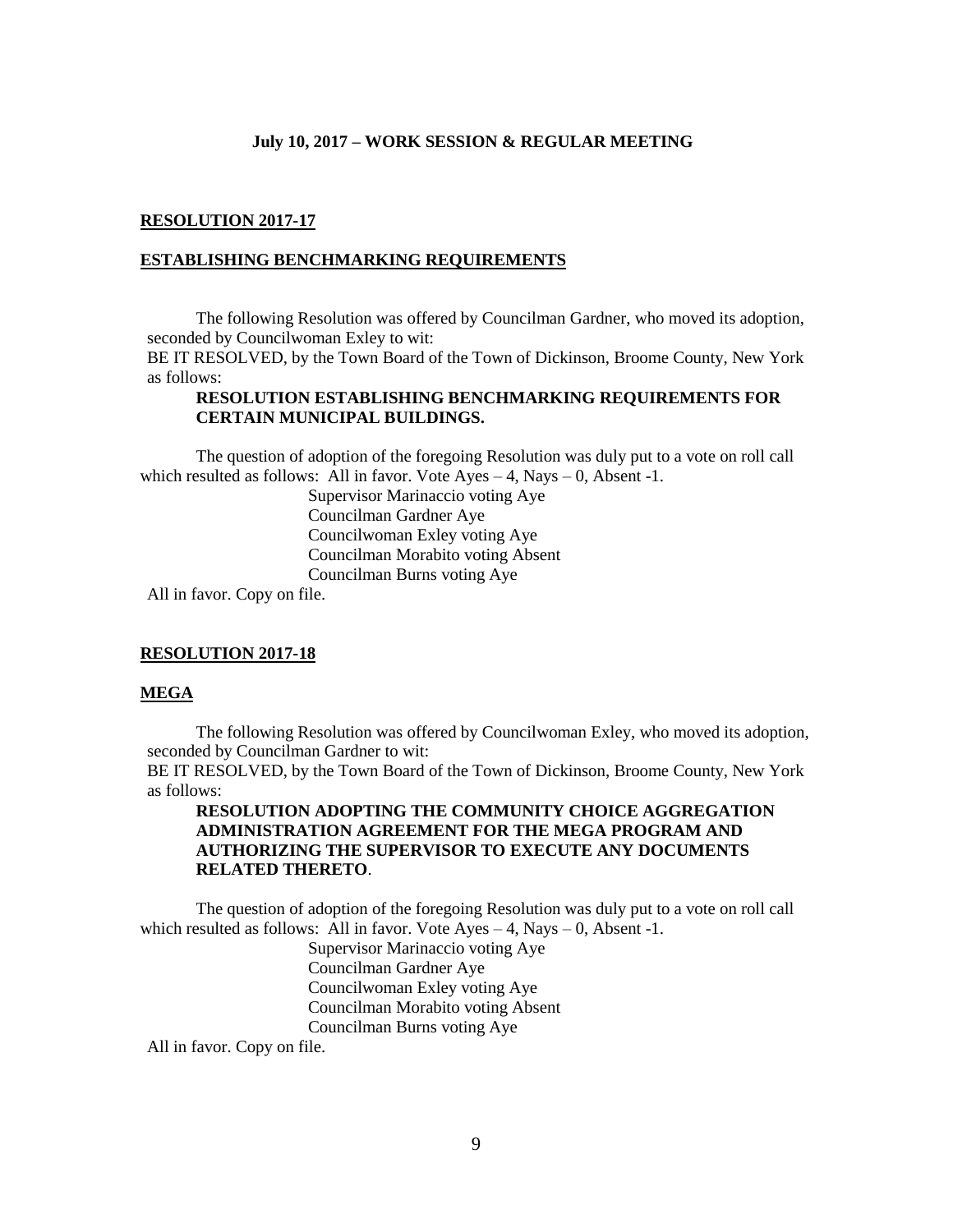# **LOT SIZE FOR RURAL AREAS**

Attorney Blaise stated that no further discussion was required as the **County Health Department** had advised that minimum lot sizes for lots without public water and sewer depend on a variety of factors, including the size of the home or building, number of occupants, and intended use.

# **KNOX BOX**

It was noted that it is not a physical key; it is a key code that is used in the **Knox Box** program. Knox Box was carried over for discussion.

# **PROPERTY NUISANCE LAW**

Attorney Blaise stated that the validity and enforceability of municipal property nuisance laws has recently been questioned and challenged in the courts and declared unconstitutional. Mr. Blaise stated that his office is looking at ways to comply with the court standard.

# **COMMITTEE REPORTS:**

# **PUBLIC WORKS – WATER DEPARTMENT & HIGHWAY DEPARTMENT**

• Nothing to report at this time

# **PLANNING & ZONING BOARD**

Chairperson Compton reported that the zoning board is still waiting on **Microtel**. The ZBA has received a variance request for a garage replacement and 2 more variance requests just came in.

**CODE ENFORCEMENT**  none

**PUBLIC COMMENTS** None